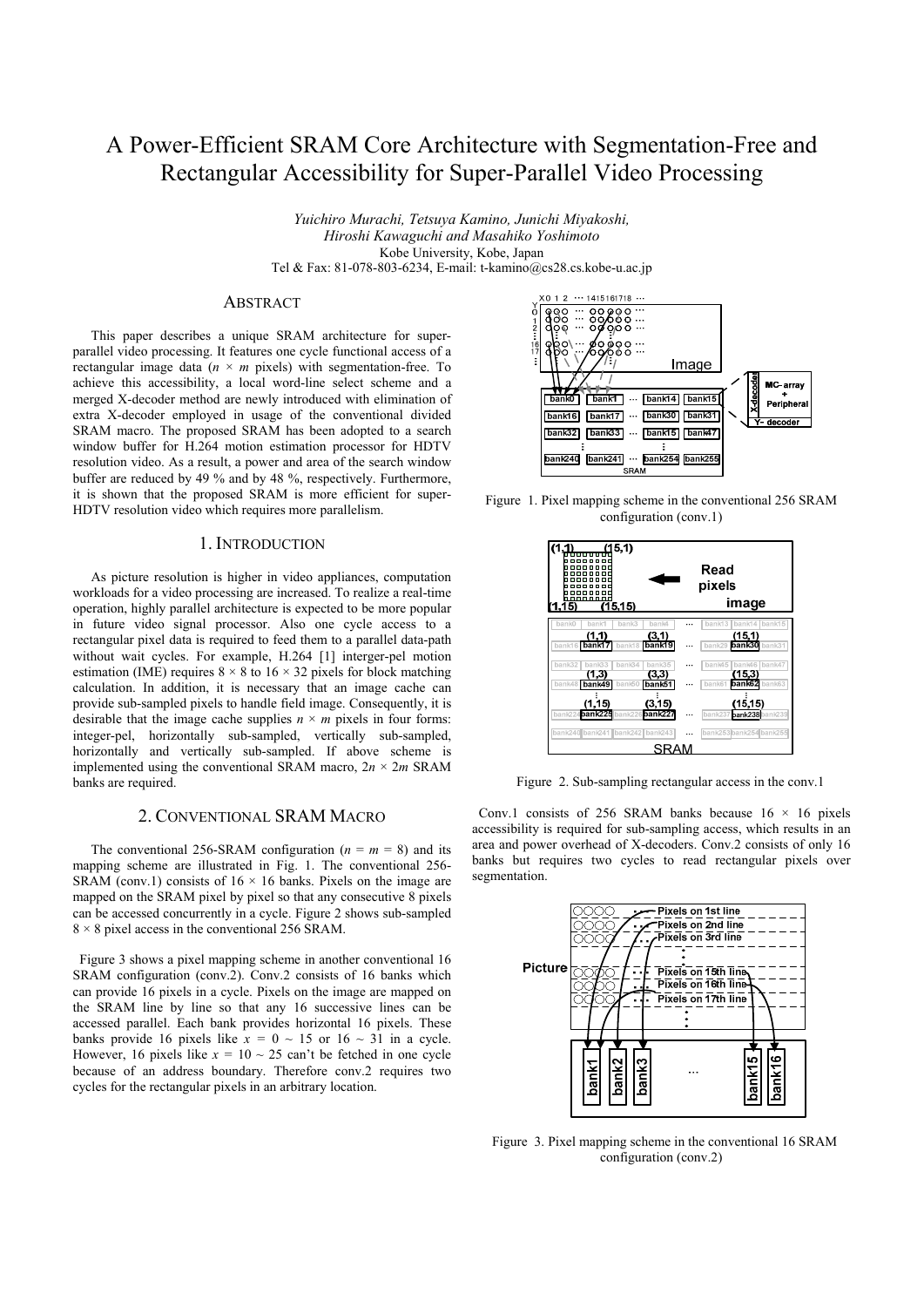#### 3. PROPOSED SRAM OVERVIEW

A block diagram of the proposed SRAM ( $n = m = 8$ ) is illustrated in Fig. 4. The figure also shows a mapping manner of pixels in an image. The SRAM consists of  $m (= 8)$  banks: each has left and right blocks. 16 SRAM blocks can be accessed in parallel. Pixels on the image are mapped on the SRAM line by line so that any consecutive 8 lines can be accessed parallel in a cycle. Each block also has a segmentation-free accessibility by which consecutive  $m$  (= 8) pixels (integer-pel) or horizontal sub-sampled  $m (= 8)$  pixels in an arbitrary location can be accessed.



Figure 4. Pixel mapping scheme in proposed SRAM configuration

A block diagram of an SRAM bank is shown in Fig. 5. A X-decoders of the left block and the right block are merged to reduce the area and power. The merged X-decoder asserts GWL which is shared by two blocks. However, two blocks can be accessed independently with an aid of AND circuits which are switched by block control signals. This method reduces the number of Xdecoders by half.

### 4. HORIZONTAL SEGMENTATION-FREE ACCESS

The segmentation-free accessibility and horizontal sub-sampling is achieved by specific decoding architecture and pixel mapping. Figure 6 shows the schematic of a left block and mapping manner of pixels on a line. Pixels on a line are mapped on the block at intervals of  $n (= 8)$  pixels. Logical values of local word lines (LWLs) are decided by AND operation between a global word line from Xdecoder and LWL select lines (LWLSLs) from Y-decoder. When one GWL was asserted, the next GWL were also asserted by the modified X-decoder. A block diagram of the modified X-decoder is illustrated in Fig. 7. An insertion of OR circuits enables X-decoder to activate two adjacent GWLs. LWLs are selected by two GWLs and switching  $2 \times n$  ( $2 \times 8$ ) LWLSLs. Read circuit selects two pixels from four pixels in LWL. Consequently, any consecutive or subsampled horizontal 8 pixels can be read out. Figures 8 and 9 illustrate a segmentation-free 8-pixel access and horizontally sub-sampled 8 pixels access which can be realized by combination of GWLs and LWLSLs. In these figure, black lines mean signals in active. 2*n* (= 16) X-decoders with the conventional SRAM scheme are reduced to one X-decoder in the proposed SRAM block.



Figure 5. Block diagram of the proposed SRAM bank



Figure 6. Pixel mapping to the SRAM block



Figure 7. Block diagram of the modified X-decoder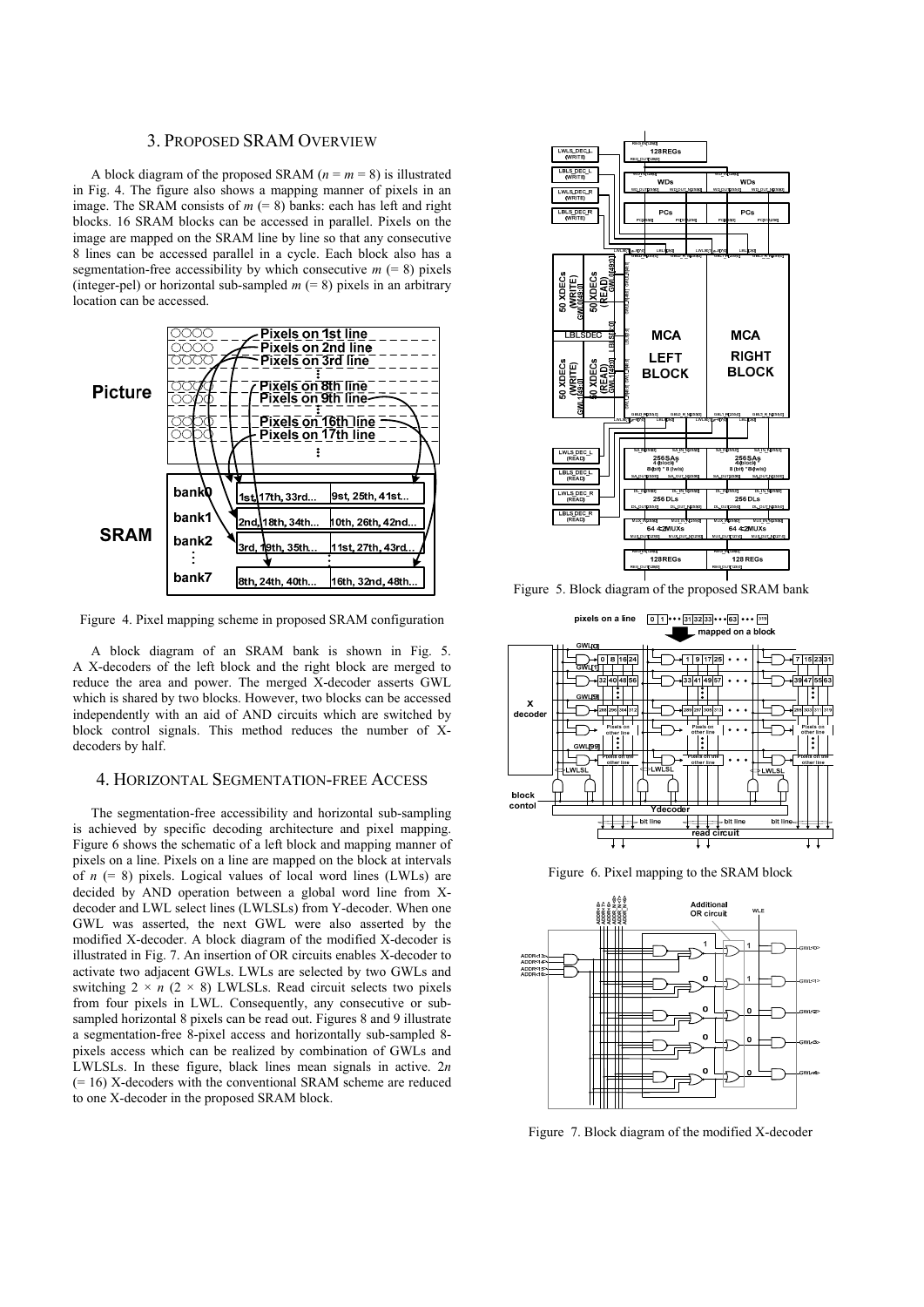

Figure 8. Horizontal segmentation-free access



Figure 9. Horizontal segmentation-free sub-sampling access

#### 5. ARBITRARY RECTANGULAR ACCESS

The proposed SRAM provides the rectangular accessibility at any pixel position. All of  $n \times m$  pixels in 4 forms that are  $n \times m$  rectangle (integer-pel),  $n \times m$  rectangle (horizontally sub-sampled),  $n \times m$ rectangle (vertically sub-sampled) and  $n \times m$  rectangle (horizontally and vertically sub-sampled) are fetched in a single cycle from the SRAM. Figures 10 and 11 shows two kinds of access manners in case of  $8\times8$  pixels. Figure .10 is for rectangular  $n \times m$  (integer-pel) access and Fig  $.11$  is for rectangular  $n \times m$  (horizontally and vertically sub-sampled) access. Hence the vertical consecutive *n*-line access, the vertical segmentation-free access and the vertical subsampling access are supported by combination of 2*m* SRAM blocks, while horizontal access schemes are realized in each SRAM block. While conventional SRAM macros require  $2n \times 2m$  X-decoders for any rectangular sub-sampling access, the proposed SRAM achieves this functional accessibility using only m X-decoders.

# 6. DESIGN EXAMPLE OF VIDEO PROCESSOR USING THE PROPOSED SRAM

The proposed SRAM embedded as a search window buffer into H.264 main profile at level 4.1 interger-pel motion estimation (IME) processor core which performs motion vector detection for HDTV-30fps video with sub-100mW power in 90-nm CMOS process technology at 1.0-V supply voltage and 100-MHz operating

frequency [3]. A plot of the proposed SRAM bank is shown in Fig. 12. The area of proposed SRAM bank is  $2.0 \times 0.15$  mm<sup>2</sup>. The search window buffer consists of eight SRAM banks and the total area is  $2.0 \times 1.2$  mm<sup>2</sup>.  $8 \times 8$  pixels are accessed in a cycle and the total memory capacity is  $320 \times 160$  Byte. The power of the proposed SRAM is estimated to be 20.3mW using nanosim simulator. Figure 13 shows clip layout of the processor core and proposed SRAM.



Figure 10. Access operation of  $8 \times 8$  pixels (integer-pel)



Figure 11. Access operation of sub-sampled  $8 \times 8$  pixels (horizontally and vertically sub-sampled)